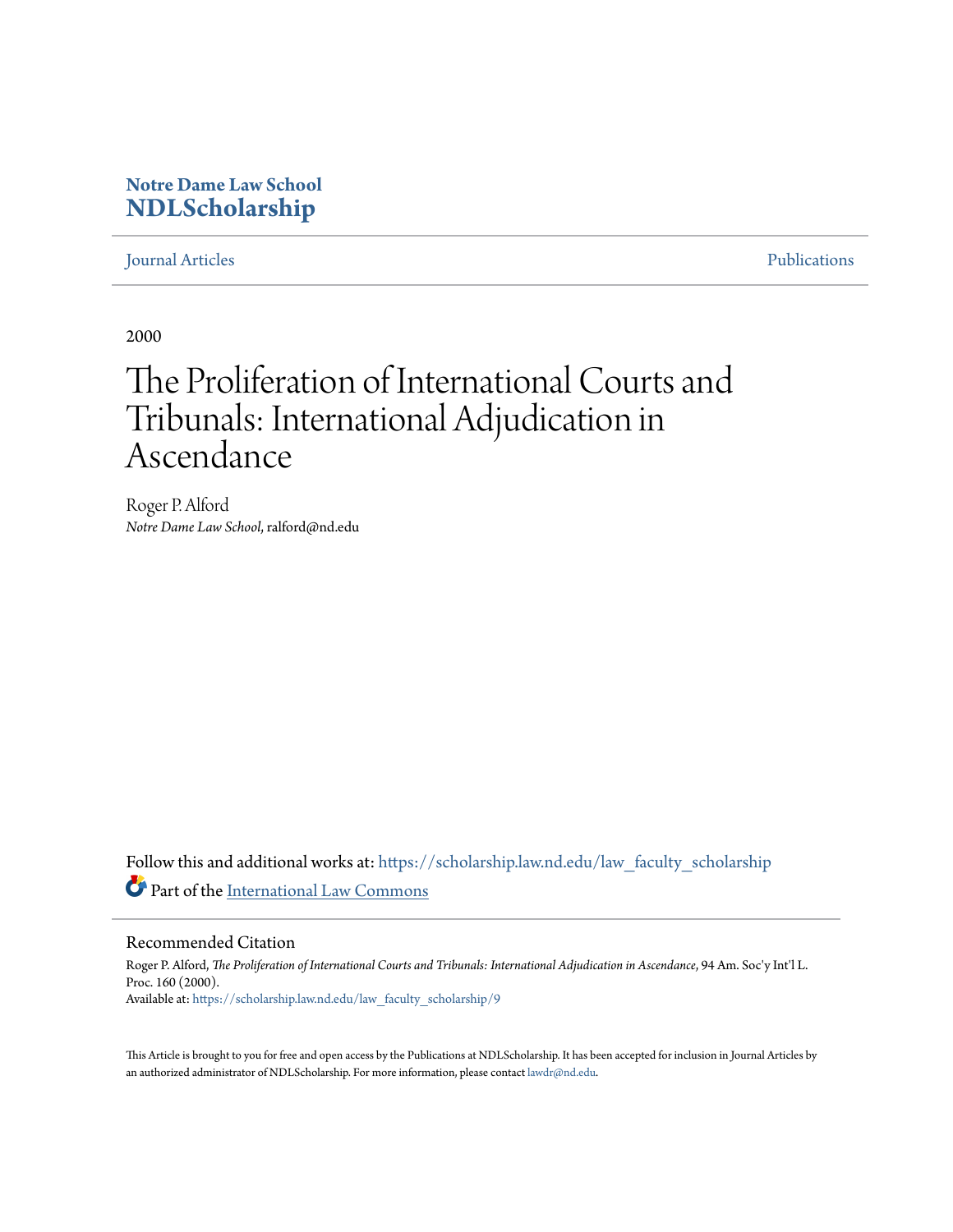## **THE PROLIFERATION OF INTERNATIONAL COURTS AND TRIBUNALS: INTERNATIONAL ADJUDICATION IN ASCENDANCE**

## *by Roger P. Alford\**

The past two decades have seen an explosion of new international courts and tribunals. Depending on one's count, more than fifty international courts and tribunals are now in existence, with more than thirty of these established in the past twenty years. The rate of growth has been so furious that government leaders now express concern over "tribunal fatigue." Among the more noteworthy developments in this field in the past two decades are the establishment of two new UN criminal tribunals, one new tribunal relating to the law of the sea, four new or reinvigorated trade and investment tribunals, five new mass claim reparation tribunals, several new regional economic integration tribunals, numerous new human rights tribunals, and one soon-to-be-established international criminal court.'

Moreover, international courts and tribunals are being utilized with greater and greater frequency. Judge Stephen Schwebel describes the International Court of Justice (ICJ) as "busier than ever before," and the numbers bear him out: In its first forty years of existence, the ICJ handled 72 cases and rendered forty-five judgments. In the past three years, the ICJ has rendered more than twenty contentious and advisory opinions and currently has twenty-four pending cases on its docket. Likewise, in its first five years of existence, the World Trade Organisation's (WTO) Dispute Settlement Body has been notified of 190 complaints and has rendered thirty-two decisions. Even more astounding, the mass claims tribunals have been rendering decisions that number in the thousands. The Iran-U.S. Claims Tribunal has resolved more than 3,000 claims, the Claims Resolution Tribunal for Dormant Accounts in Switzerland has rendered more than 7,500 decisions, the Commission for Real Property Claims in Bosnia and Herzegovina has rendered more than 25,000 decisions, and the United Nations Compensation Commission (UNCC) has resolved in excess of 125,000 claims.

While there has been a significant focus on a few international tribunals, there have been insufficient efforts to compare and contrast the various courts and tribunals. Even a cursory comparison of these tribunals reveals that there are many unanswered questions regarding the interrelationship of these courts and tribunals and, more disturbing, aprofound lack of attention to the collective impact these international tribunals are having on the field of international law. That is changing, as is evidenced by the new Project on International Courts and Tribunals at New York University School of Law, but we as an international legal community are still in the earliest stages of analyzing the importance of these new tribunals. This lecture will sample a few of the representative issues that merit further attention. I will offer concrete examples as often as possible because I think such anecdotes best illustrate the impact of these tribunals.

#### INTERNATIONAL TRIBUNALS AS A SOURCE OF INTERNATIONAL LAW

One of the more important issues for practitioners regarding the growth of international courts and tribunals is the impact these courts have as a source of international law. International courts and tribunals regularly render judicial decisions that are creating basic source material for international law. While, in the past, international lawyers may have relied principally on legal opinions emanating from the Peace Palace, they now regularly look to other tribunals for additional guidance. Whether addressing overarching issues such as treaty

<sup>&</sup>quot;SeniorLegal Adviser, Claims Resolution Tribunal for Dormant Accounts in Switzerland; Co-Chair, American BarAssociation International Courts Committee; formerlegal assistant to the Hon. Richard Allison at the Iran-United States Claims Tribunal. All views expressed herein are in the author's individual capacity.

*<sup>&#</sup>x27;See* Cesare P.R. Romano, *The Proliferation of International Judicial Bodies: The Pieces of the Puzzle,* 31 N.Y.U. J. Int'l L. & Pol. 709, 723–28 (1999)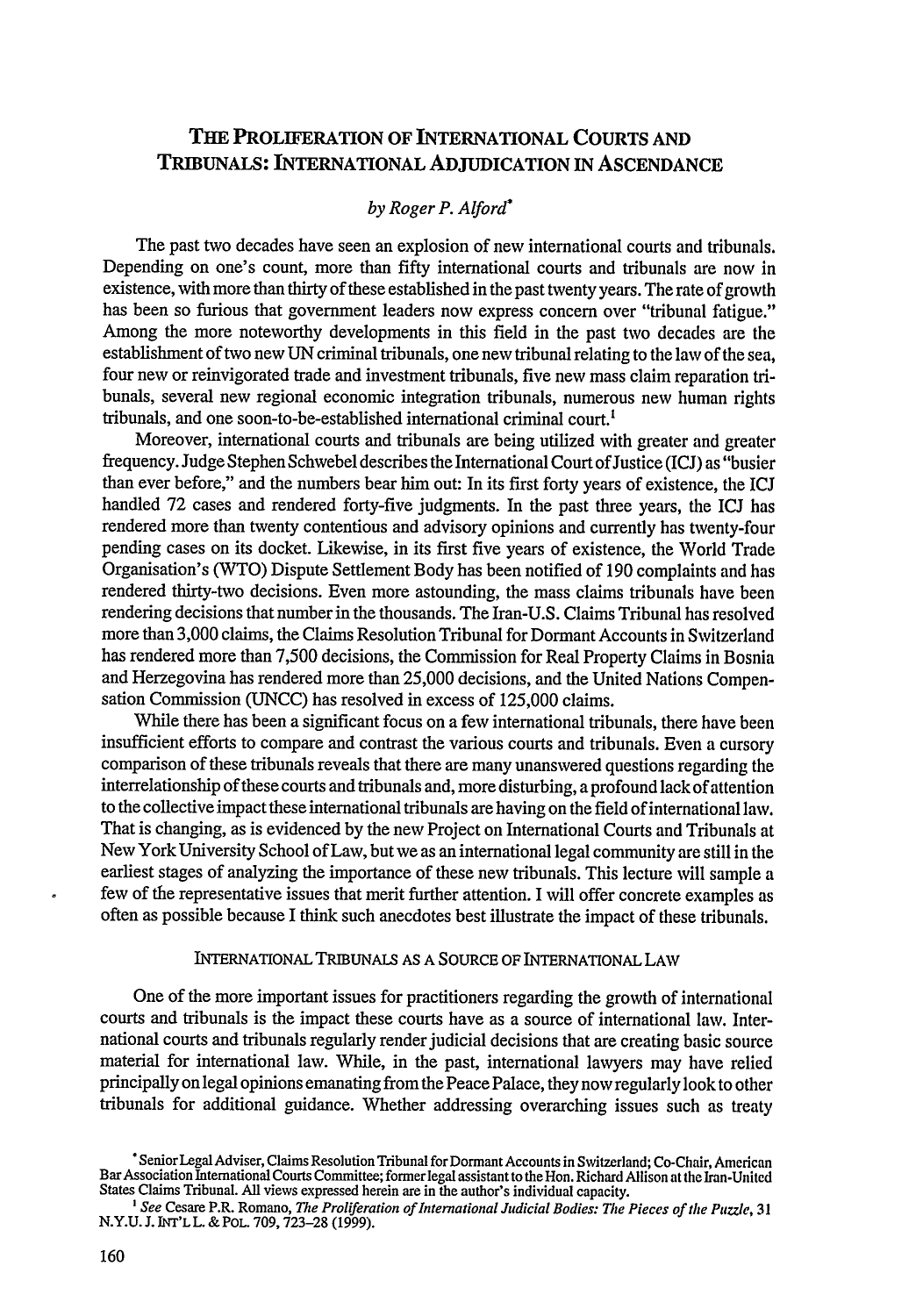interpretation pursuant to the Vienna Convention of the Law of Treaties or obscure questions such as mitigation of damages under international law, these tribunals are now filling the void.

For instance, while in private practice in Washington representing corporate claimants before the UNCC, I searched in vain for modern judicial pronouncements on the doctrine of *ex delicto non oritur actio:* the principle that an unlawful act cannot serve as the basis of an action in law. In the absence of modern judicial authority, we fell back on Bin Cheng's 1953 classic, *General Principles ofLaw,* which referred to obscure nineteenth-century mixed-claim commission decisions involving pirates seeking compensation for government seizure of their ships. Fortunately, in 1998 a UNCC panel of commissioners, which included Professor David Caron, filled the void and rendered a modem-day version of the doctrine. In addressing the question of whether Gulf War claimants could pursue claims for losses relating to business activities that violated the UN trade embargo against Iraq, the panel concluded as follows: "Work that **...** involve[s] the transfer of goods or capital to or from Iraq after 6 August 1990 violates the terms of the trade embargo and is not compensable."2

The doctrine also finds support at the tribunal I currently serve, the Claims Resolution Tribunal for Dormant Accounts in Switzerland (CRT). Can a Nazi heir pursue a claim for an account holding assets that were looted from a Holocaust victim? The CRT's rules clearly say *no,* stating that a claim shall be rejected if it is established by the preponderance of the evidence that the assets in the account were looted from victims of Nazi persecution. *Ex delicto non oritur actio.*

These international tribunals are also relied upon by other international tribunals. The seed of a doctrine on wrongful expropriation was planted by the Permanent Court of International Justice in 1926. This doctrine grew to maturity with dozens of decisions of the Iran-U.S. Claims Tribunal in the 1980s. It then has been cultivated and has borne fruit in decisions by the UNCC and panels of the International Centre for the Settlement of Investment Disputes (ICSID). Likewise, human rights tribunals often cite each other's decisions, fostering a fertile environment that has been aptly described by one scholar as "horizontal dialogue."<sup>3</sup>

Yet despite the vast amount of judicial authority emanating from these international tribunals, much of their jurisprudence remains undiscovered and untapped by international lawyers. Many of the decisions are unavailable, and to the extent that they are in the public domain, they are hidden in plain view, without the benefit of indexes, catalogues, digests or other user-friendly search capabilities.

#### RELATIONSHIP WITH NATIONAL COURTS

A second key issue in a comparative analysis of international courts and tribunals is the relationship of these courts with national courts. Jurisdictional issues arise in connection with the relationship between international tribunals and national courts. In some instances, such as that of the European Court of Justice (ECJ), an international tribunal will work closely with national courts in interpreting and applying substantive treaty provisions. In other instances, the international tribunal divests national courts of jurisdiction, as is the case with the Iran-U.S. Claims Tribunal. This divestiture is so complete that last year the United States was found to be in noncompliance with its Algiers Accords obligation simply by permitting private parties to file lawsuits in U.S. courts in order to toll the applicable statute of limitations.4 The UNCC, by contrast, is viewed as supplementary to any other dispute resolution mechanism, including litigation before national courts. The UNCC's principal concern regarding its supplementary

<sup>&</sup>lt;sup>2</sup> Report and Recommendation of the Panel of Commissioners Concerning the First Instalment of "E2" Claims, U N Doc. S/AC.26/1998/7 paras. 170-73.

<sup>&#</sup>x27;Laurence R. Helfer, *Forum Shopping for Human Rights,* 148 UNiv. PENN. L. REv. 285, 349 (1999).

<sup>&</sup>lt;sup>1</sup> Aw ard in Case No. A15(IV)/A24 (590-A15(IV)/A24-FT) (Dec. 28, 1999) *reprinted in* 24 Y.B. COM. ARB. 472 **11999),**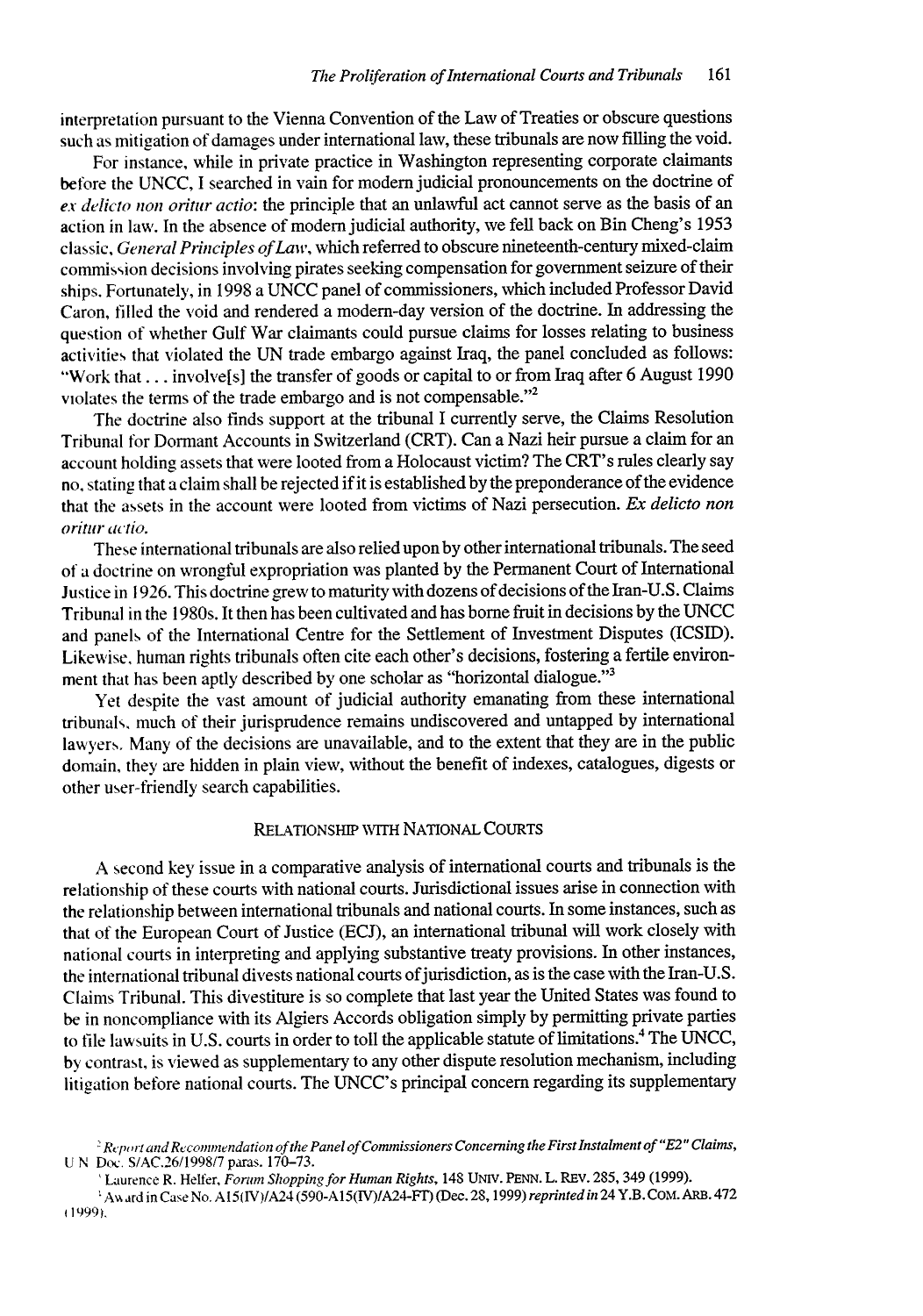#### **162** *ASIL Proceedings, 2000*

jurisdiction is that claimants not receive double payment for the same injury. And under the complementary doctrine, the International Criminal Court will be subordinate to national court prosecution of criminals, likely prosecuting only in cases in which trial procedures may not be available or may be ineffective. The CRT is unusual in that it is separate from any national court and yet has been subsumed within a specific national court proceeding. That is, any decision involving a Holocaust account rendered by the CRT will reduce the amount to be paid as part of the distribution of the global settlement fund.

## INTERNATIONAL LEGAL PERSONALIFY **AND THE** CAPACITY TO **SUE AND** BE **SUED**

Third, there is the issue of international legal personality. International legal personality under international law has historically been viewed as vested only in states. Under this view, individuals and corporate entities are not "legal actors" on the international plane, and a grievance by such an individual or entity must be espoused by a government for the claim to acquire the requisite standing before an international tribunal. The growth of international courts and tribunals has called this historic doctrine into question, such that individuals and corporate entities have the capacity to sue and be sued before many international courts and tribunals.

The authority to sue depends on the treaty or agreement establishing the international tribunal. The ICJ, WTO, International Tribunal on the Law of the Sea, and UNCC continue to require diplomatic espousal of claims by private persons or entities. Many other international tribunals, however, authorize private parties to bring suit directly against a state. These include the ECJ, the European Court of Human Rights (ECHR), and mass claims tribunals such as the Iran-U.S. Claims Tribunal. And a few international tribunals, such as the international criminal tribunals, allow action to be brought directly against private parties.

The difference should not be underestimated, for the competing approaches present different problems. For tribunals that require diplomatic espousal of claims, private parties often have difficulty convincing their government to espouse their claim. Even if the claim is espoused, disagreements arise regarding the conduct of the litigation, such as the disagreement by certain U.S. corporate claimants with the U.S. government position regarding jurisdiction of the UNCC to compensate for Iraqi prewar debt. By contrast, tribunals that do not require diplomatic espousal of claims are often flooded with claims, and these tribunals spend an inordinate amount of time dismissing claims for want of jurisdiction or because the claims otherwise lack merit. Despite the divergent principles regarding the capacity of private parties to sue and be sued before international tribunals, the common thread that unites these tribunals is state consent. By signing the treaty establishing the international court or tribunal, states consent to being sued by individuals. And even in the absence of treaty ratification, a private party may sue or be sued before an international tribunal in appropriate circumstances, provided there is ad hoc consent by the state, in the form of instruments such as the ICSID additional facility mechanisms.

#### EVIDENTIARY STANDARDS **AND THE BURDEN** OF PROOF

A fourth major issue that merits further attention is the evidentiary standards of international tribunals. To my knowledge there has been no significant attempt to compare and contrast these institutions' various evidentiary standards. Yet, as practitioners **will** attest, evidentiary standards and the burden of proof are often among the most important factors for claimants in calculating the likelihood of success. The standard of proof before some international tribunals is remarkably low. For example, a claimant before the CRT must show that it is "plausible" in light of all the circumstances that he or she is entitled to the dormant account. This low threshold is appropriate and justifiable in light of the destruction of World War II and the Holocaust, and the long time that has lapsed since the opening of the accounts.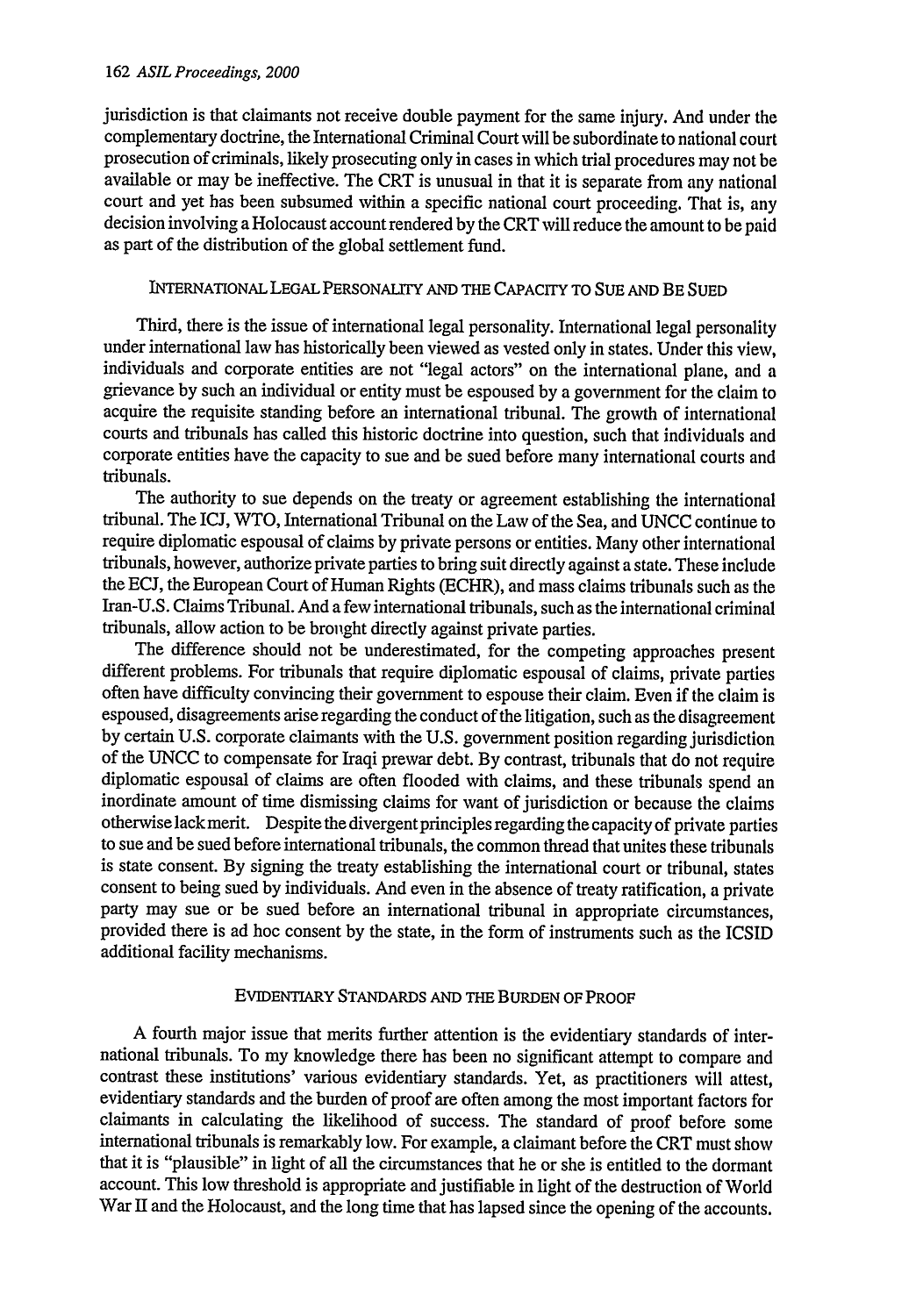But in rare cases it also can have some unsettling results. Thus, a clearly documented nephew of the account holder may be denied the assets in the account because another claimant, who asserts he is the long-lost son of the account holder, has pieced together enough anecdotal information to make his story plausible.

By contrast, the burden of proof at other tribunals has quite a high threshhold. The Iran-United States Claims Tribunal requires clear and convincing evidence that a document is forged. A corporate claimant before the UNCC is required to establish to a "reasonable degree **of** certainty" each element of its claim through documentary evidence. This too has led to unsettling results. The UNCC has rejected claims for lack of documentation even when claimants have proven that they surreptitiously returned to Baghdad to search for missing documents, only to find that they have been destroyed by Iraqi authorities. The apparent logic of such a high standard is that sophisticated construction companies should keep a duplicate copy of every important document in the corporate headquarters.

There are numerous evidentiary questions that require scholarly attention. Does the tribunal require documentary evidence, or are affidavits sufficient? What sanction does the tribunal apply for recalcitrant defendants who ignore discovery requests? Does the tribunal simply rely on the information available or does it apply adverse inferences? Does the tribunal conduct its own investigation or is it authorized to appoint experts? What recourse is there for the tribunal when witnesses lack credibility or there is evidence that testimony is given under duress or is fabricated? These type of evidentiary questions are critical to the success or failure of many claims before international tribunals, and more attention should be given to the conduct of the court proceedings.

#### **INTERNATIONAL** COURTS **AND** WHY **NATIONS OBEY**

Fifth, and more theoretical, the proliferation **of** international courts and tribunals also poses more profound meta-questions regarding the conduct of international relations. For example, a comparative analysis of international courts and tribunals offers clues as to why nations obey international law. That is, one can examine international tribunals as one way of testing the mettle of current theories of why nations obey international legal norms. There are numerous theories as to why nations obey. Using the typology offered by Harold Koh, these include (I) classical coercion models (nations obey international rules because they are compelled to do so), (2) Henkin's rationalist model (nations obey international rules because the benefits generally outweigh the costs), (3) Chayes's managerial model (nations obey international rules not because they are threatened by sanction but because they are persuaded to comply by the dynamic created by the treaty regimes to which they belong, e.g., they obey because of fear of loss of reputation). (4) Franck's fairness model (nations obey because they are pulled toward compliance by considerations of legitimacy and distributive justice, e.g., they obey because the rules are fair and legitimate), and (5) Koh's transnational legal process model (nations obey because of the complex process of domestic internalization of international legal norms).<sup>5</sup>

One can certainly find support for most of these models by examining international courts and tribunals. The mandates of the UNCC and the ad hoe international criminal tribunals arguably are obeyed as a result of coercion. The Iran-U.S. Claims Tribunal arguably exists because Iran calculated that the political costs of not cooperating were far outweighed by the benefits of unfreezing Iranian assets and terminating U.S. court litigation. ICSID panels established pursuant to investment protections in bilateral investment treaties represent a similar rationalist calculation. Decisions of the ICJ and human rights tribunals often are adhered to because of the legitimacy and inherent fairness of the norm enunciated and because of fear of loss of reputation for noncompliance. The norms of the **ECJ** and the ECHR have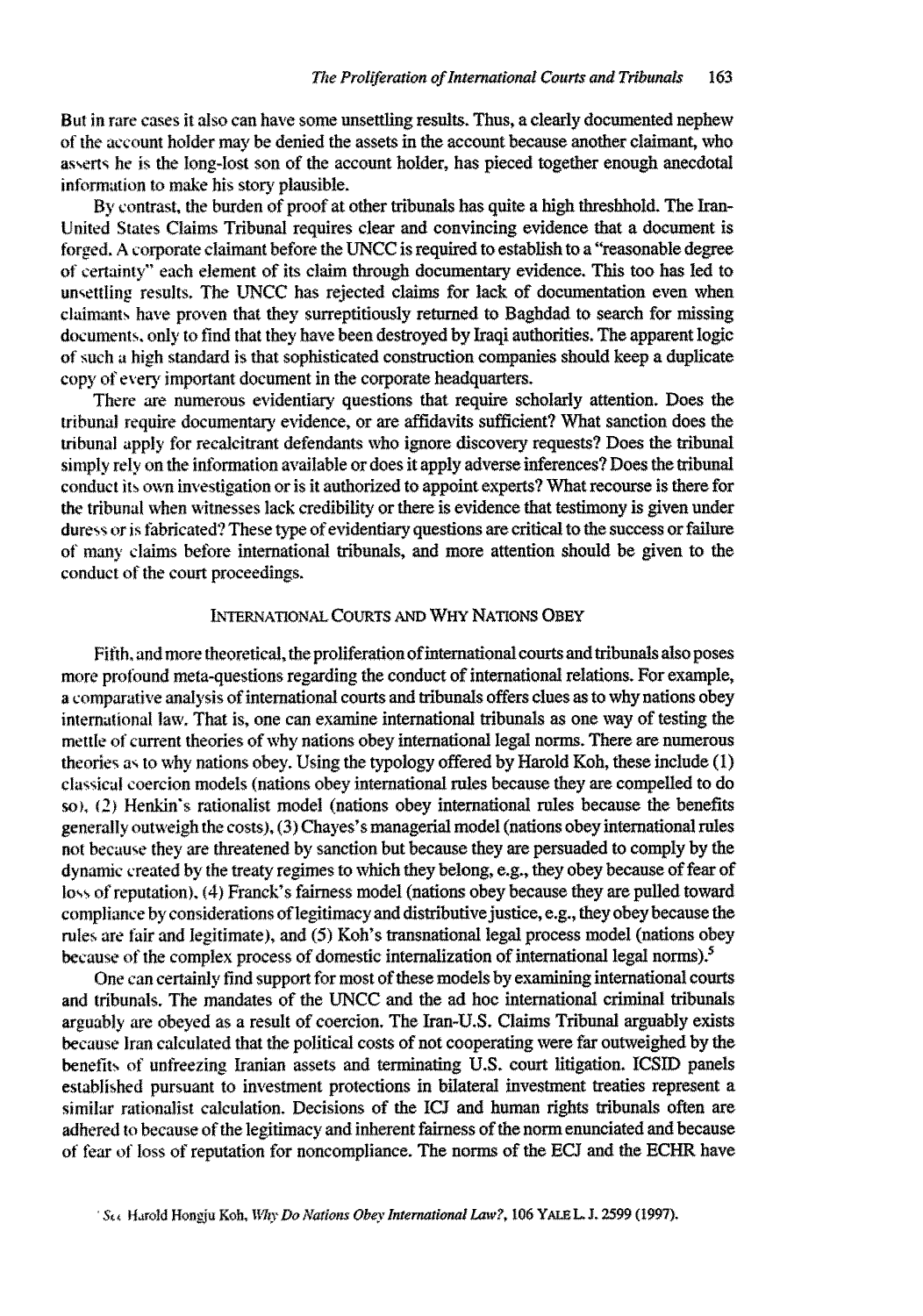become internalized domestically, and these courts now are permanent fixtures on the European legal landscape.

The effectiveness of a particular international court depends in large measure on the theoretical rationale for why nations obey its mandates. One would think that courts that base their authority on the coercive model would be among the most effective, but that has not necessarily been the case. For coercive models to work, often one needs the international equivalent of a national guard enforcing judicial authority in the face of Governor Wallace standing at the schoolhouse door. The ad hoe criminal tribunals have been ineffective in apprehending those persons on its most wanted list because the international forces have been unwilling or unable to enforce its indictments. Just this week, the *Washington Post* reported that an indicted war criminal, General Mladic, attended a soccer match in Belgrade and walked right past the VIP box where the Yugoslav foreign minister and the Chinese ambassador were sitting. Likewise, the coercive model of placing the Iraqi oil industry under UN receivership and skimming off 30 percent of the oil revenues was wholly ineffective for many years because Saddam Hussein simply refused to pump oil.

On the other hand, those tribunals established under a rationalist theory have been among the most effective. Iran is still participating in the Iran-U.S. Claims Tribunal, in part because it is a claimant in a multibillion dollar military dispute with the United States. Likewise, for most nations, the benefits of ICSID foreign investment protections far outweigh the costs of investment protection provisions in bilateral investment treaties. On the trade front, one of the great innovations of the WTO is that it has a mechanism for increasing the costs of noncompliance with retaliatory countermeasures. Yet rationalist models have their inherent limitations, for cases do present themselves in which the costs of compliance outweigh the benefits. Few can forget the international tremors that were felt when the European Union threatened to bring suit against the United States over the Helms-Burton Act. One U.S. Government official bluntly stated that the matter fell outside the WTO's competence, and that the United States would not comply with any decision by the WTO. United States congressional leaders even went so far as to state that they would rather pull out of the WTO than abide by a decision finding that Helms-Burton violated the WTO obligations.

### INTERNATIONAL COURTS AND INTERNATIONAL DIPLOMACY

Finally, the proliferation of international courts and tribunals and the increased reliance on international legal norms also has greatly affected the conduct of international relations. Perhaps the best example of this is the recent dispute over bananas. What began as a Central American dispute over banana exports has now escalated into a major diplomatic dispute that is having repercussions in the diplomatic hallways of Washington and Brussels as well as aftershocks felt as far away as duck farms in France. One could say we are experiencing the growing pains of the adolescent international rule of law.

Of course, more often than not international tribunals do not create diplomatic crises, they solve them. Whatever conclusions one may draw regarding the relative success or failure of the Iran-U.S. Claims Tribunal, it established a mechanism for the pacific settlement of disputes that is far preferable to the outcome that has resulted from the Cuban expropriations. One wonders whether the United States would be able to make diplomatic overtures to Iran today if U.S. nationals had never seen a measure of economic justice. One wonders whether the United States would be making diplomatic overtures to Cuba if U.S. nationals had at some point received just compensation for the billions that were unlawfully expropriated, obviating the need or desire for Helms-Burton.

The proliferation of international courts and tribunals has created a situation in which the normal rules of international diplomacy have changed. We now are in a situation in which new choices are presented to governments when faced with international grievances. Whereas in the